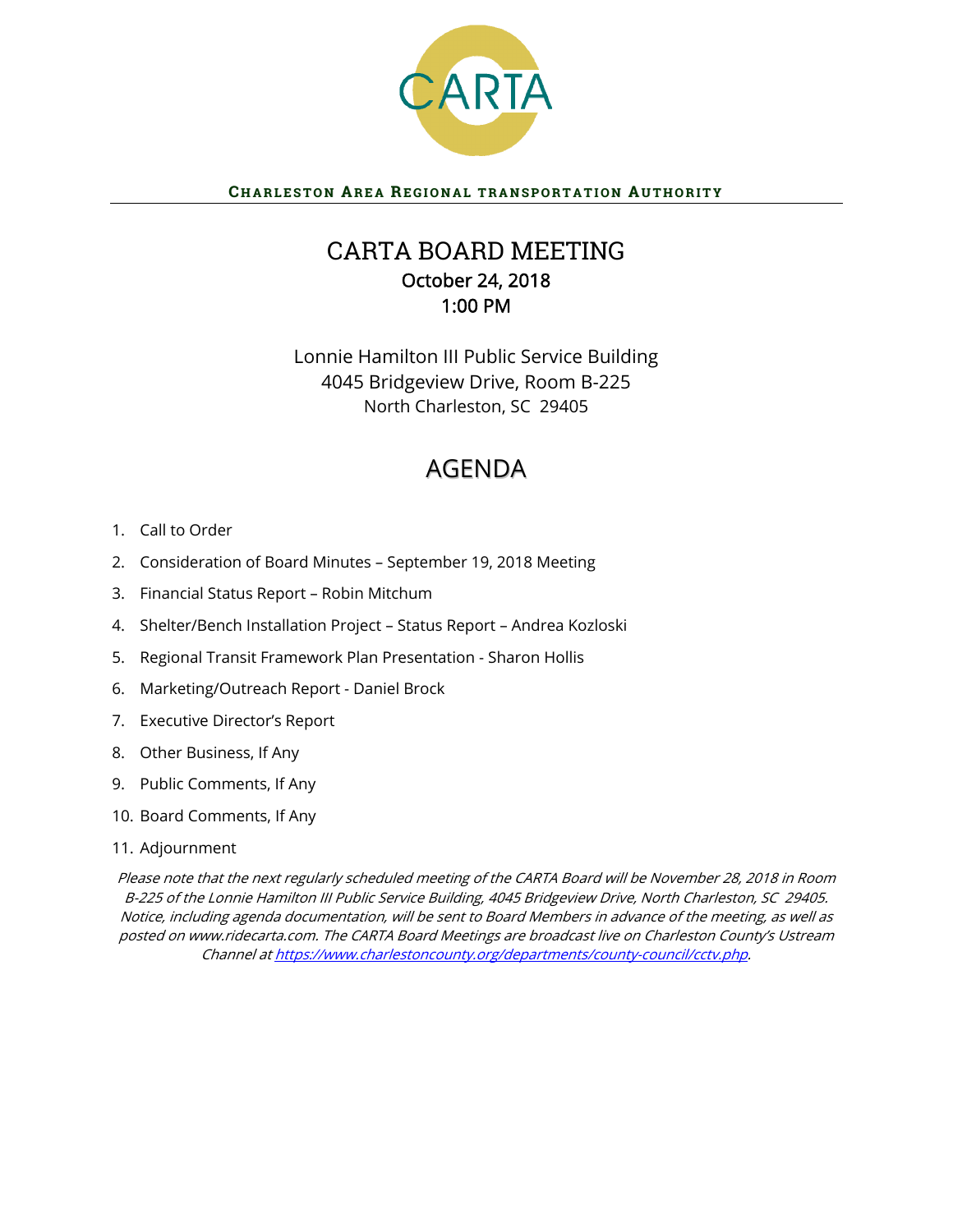# *CHARLESTON AREA REGIONAL TRANSPORTATION AUTHORITY* **BOARD OF DIRECTORS MEETING September 19, 2018**

The Charleston Area Regional Transportation Authority (CARTA) Board of Directors met on Wednesday, September 19, 2018, at the Lonnie Hamilton III Public Service Building, Room B‐225, in North Charleston, South Carolina.

**MEMBERSHIP:** Ed Astle; Mary Beth Berry; Bob Brimmer; Dwayne Green; Alfred Harrison; Virginia Jamison; James Lewis; Minnie Newman; Pat O'Neil; Jim Owens; Vic Rawl; Dickie Schweers; Michael Seekings; Elliott Summey; Keith Summey; John Tecklenburg; Jimmy Ward; Craig Weaver

**MEMBERSHIP PRESENT:** Mary Beth Berry; Bob Brimmer; Dwayne Green; James Lewis; Vic Rawl; Mike Seekings; Jimmy Ward

**PROXIES:** Dennis Turner for Minnie Newman; Jerry Lahm for Elliott Summey; Michael Mathis for John Tecklenburg; Warwick Jones for Dickie Schweers; Lynn Christian for Alfred Harrison; Ray Anderson for Keith Summey

**STAFF PRESENT:** Ron Mitchum; Andrea Kozloski; Robin Mitchum; Heather Brady; Sharon Hollis; Jeff Burns; Michelle Emerson; Kim Coleman

**OTHERS PRESENT:** Michael Mathis (City of Charleston); David Bonner (Transdev); Daniel Brock (Rawle‐Murdy Associates); Lindsey Lubanski (Rawle-Murdy); Ben Tamsky (Rawle-Murdy); Renee Miller-Cotton (SCDOT/OPT); David Burgess (SCDOT/Public Transit); William Hamilton (public); Julia Hamilton (public); Jen Gibson (public)

# **1. Call to Order**

Chairman Seekings called the CARTA Board of Directors Meeting to order at 1:00 p.m. followed by a moment of silence.

**2. Consideration of Board Minutes: August 22, 2018 Meeting**

Mr. Lahm made a motion to approve the August 22, 2018 Meeting Minutes as presented. Mr. Ward seconded the *motion. The motion was approved with one nay vote.*

# **3. Financial Status Report – Robin Mitchum**

Robin Mitchum, Deputy Director of Finance and Administration, presented the financial status report for the period ending August 31, 2018. She noted that the agency ended the month with an excess of revenue of \$1,285,300.

- The budget to actual revenues for the month was mostly on target with projections:
	- The actual federal revenue includes operating and capital for the year-to-date.
	- The State Mass Transit Funds are being used as a match for urban funds and bus facility funds.
	- SC Department of Transportation revenue includes funds received for services rendered during the Wando Bridge Closing.
	- **Insurance proceeds are a result of accidents.**
	- Sales of Assets include the sale of four support vehicles and three cutaways.
- The budget to actual expenditures for the month was mostly on target with projections with the exception of the following items:
	- **Printing includes costs of printing route maps, brochures and passes.**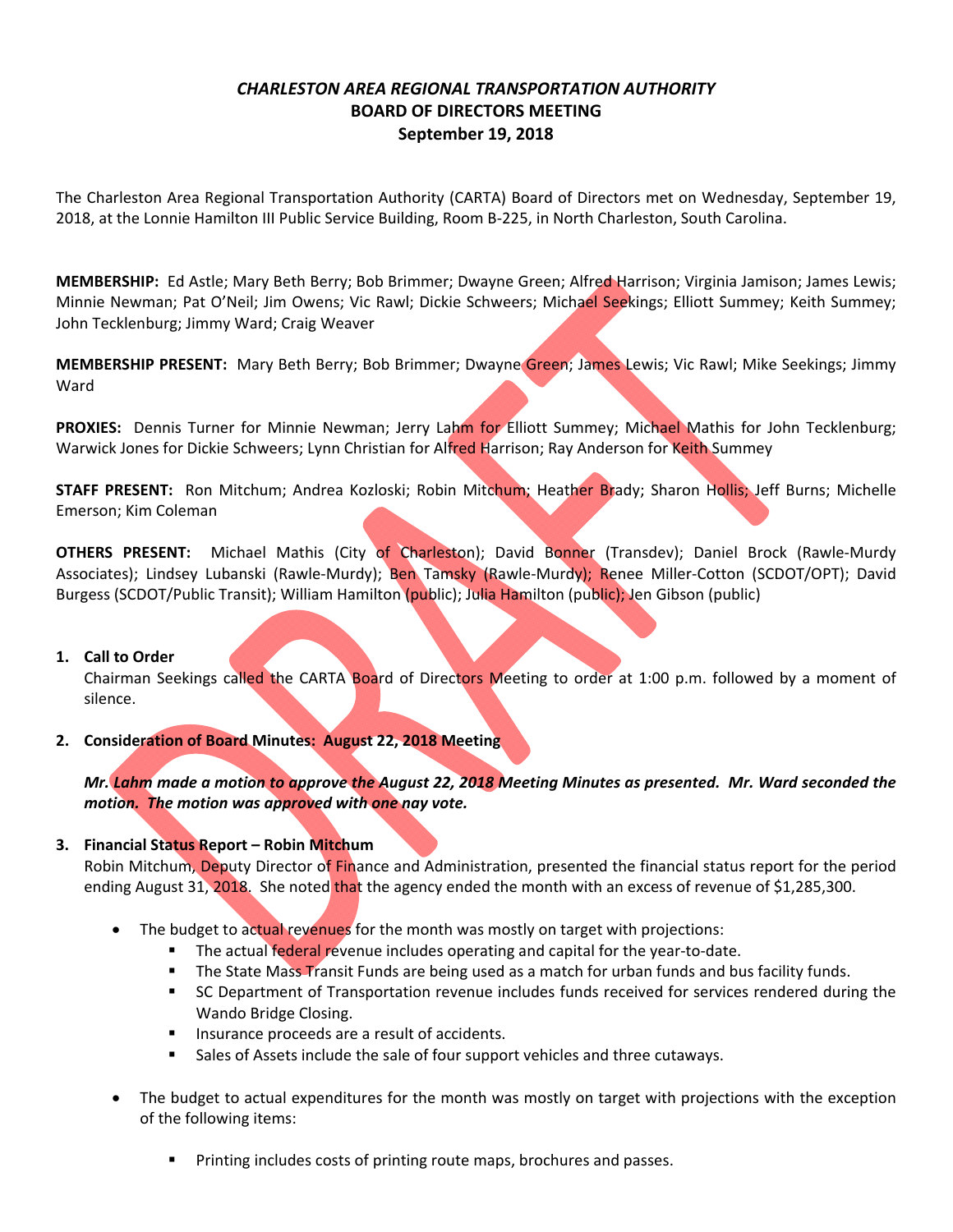- **Marketing includes costs associated with promoting the transit system.**
- Automotive costs include both parking expenses and mileage reimbursements to employees.
- Accounting (Auditing) cost is the fees for the annual audit.
- **Dues include the annual membership fee to the Charleston Metro Chamber of Commerce.**
- **The Set ince Equipment Rental includes the quarterly postage meter rental fee and the cost of the** portable toilet rental for the HOP lot.
- Office Equipment Maintenance (OEM) includes the maintenance renewal of Swiftly Transit Time Software and Cradlepoint software in addition to other IT support.
- Rent includes the Rivers Avenue Park-N-Ride lot, Ashley Phosphate Park-N-Ride lot, Leeds Avenue lot lease from SCE&G, SC Works Trident lease space and document storage.
- **Professional Services include legal fees, payroll processing system fees and the cost of the security** guard for the HOP lot.
- **Contract Services (IGA & Management) is the extensive services provided to CARTA.**
- Vehicle Maintenance is the cost to maintain the fleet.
- Operating Fees & Licenses include credit card transaction fees, DMV fees, storm water fees and solid waste fees.
- **Insurance includes the cost of liability insurance provided by the Insurance Reserve Fund.**
- **Security cameras include the purchase of additional cameras at the Super Stop, Leeds Avenue and** additional security cameras for rolling stock.
- **Depreciation includes the quarterly fiscal year 2018 depreciation expense.**

Ms. Mitchum also reviewed the HOP expenditures. As of August 31, 2018, total expenditures for the HOP program are \$520,635. Mr. Jones commented on revenues being below projections and they continue to decline. Chairman Seekings commented that the HOP service is a pilot project.

The Board received the Financial Overview/Status Report as information.

# **4. FY19 Budget – Request for Approval – Robin Mitchum**

Ms. Mitchum presented the FY18/19 Proposed Budget noting that all member governments have approved the proposed budget as presented.

- Revenues (a detailed explanation of line item changes includes the following):
	- **Farebox and Passes Revenue include projections based on current year activity.**
	- HOP Lot Parking Fees are the parking fees received at the HOP lot.
	- Federal This includes estimated 5307 Urban funds, the drawdown and utilization of the Intermodal Center funds and discretionary funds to purchase new commuter buses.
	- **State Mass Transit Funds This increase reflects additional funds for vehicle replacements.**
	- Sales Tax Charleston County The increase in this line item reflects the actual County contribution from the  $1<sup>st</sup>$  half-cent sales tax and the  $2<sup>nd</sup>$  half-cent sales tax.
	- **Charleston County Intermodal revenue is the cash on hand. It is projected that these funds will be** expended in FY18.
- Expenditures (the majority of the changes in expenditures are reflected in the capital expenses related to the intermodal facility construction, rolling stock and other capital items – details follow):
	- Staff salaries and benefits The increase reflects the increase in employer contributions for retirement, FICA and insurance benefits.
	- Marketing The decrease is due to Community Pride funds received and projected to be expended in FY18.
	- Accounting (Auditing) The decrease is the change in the audit service providers.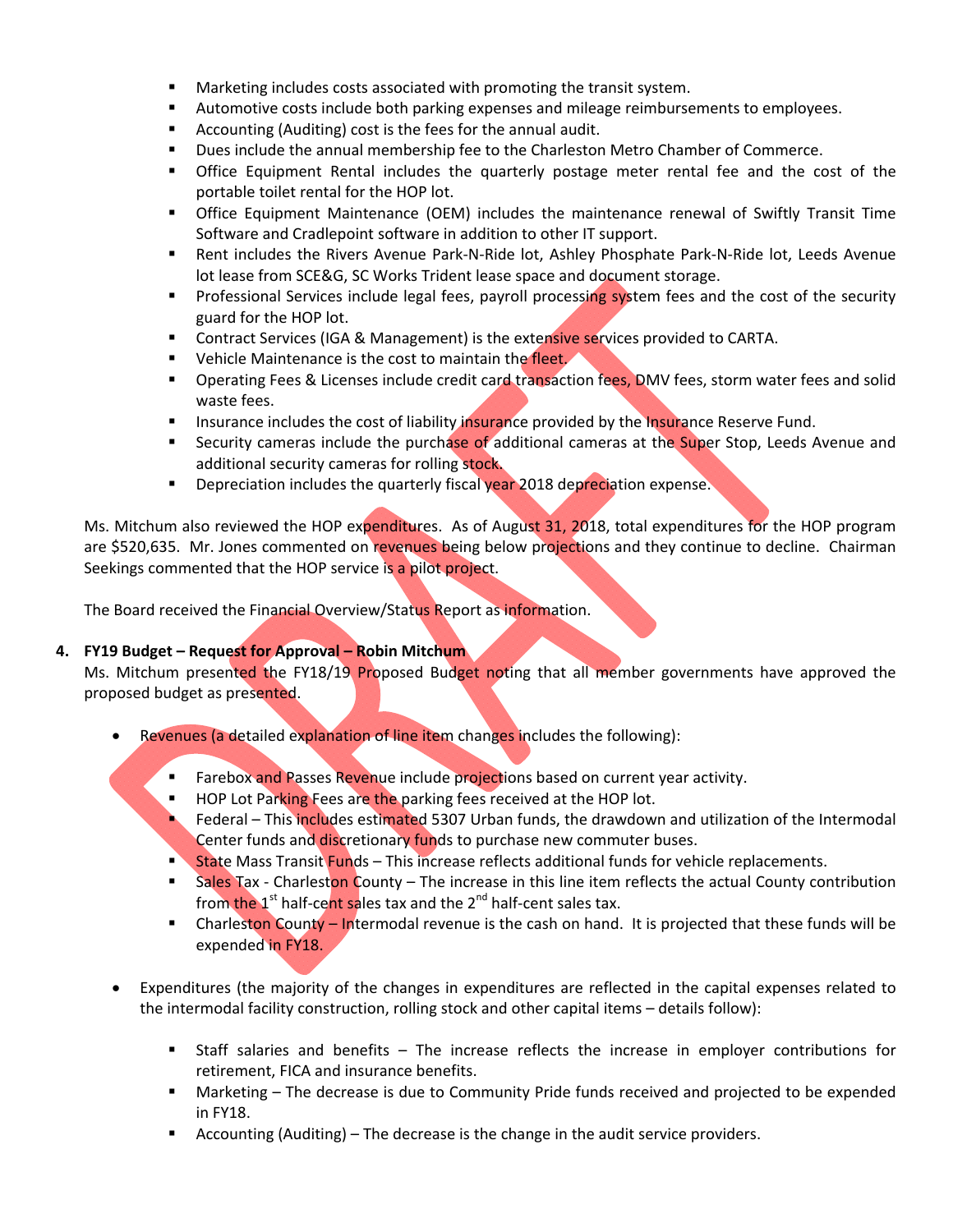- Office Equipment Rental The increase is mostly due to the HOP lot expenditures for a portable toilet rental.
- Office Equipment Maintenance (OEM) The increase includes software maintenance; it also includes additional software to manage route run times.
- Rent The decrease is from the termination of the Park & Ride lot on Rivers Avenue.
- Professional Services This line was increased for projections to include the HOP lot security guard.
- Contract Services This line decreased with the completion of the Melnick Property Engineering.
- Insurance The Insurance Reserve Fund has projected increases from 10-15% across their services provided.
- **Fixed Route This line item increased by 3% based with the renewal of the Transdev contract for an** additional year.
- **Paratransit This line item increased by 3% based with the renewal of the Transdev contract for an** additional year.
- Intermodal Infrastructure Construction The increase reflects the completion of the Intermodal Center.
- Rolling Stock This line item reflects the amount of funds we have available for the acquisition of commuter buses and vehicle replacement funds through SCDOT.
- Bus Shelter Construction/Bench Installation The budget includes estimated 5307 funds for Safety and Security in addition to previously awarded 5307 funds.
- **EXT** Capital This line item includes funds for Facility Maintenance, signage and other capital assets related to the operation of the transit system.

Ms. Mitchum noted that the budget will continue to be monitored to insure revenues and expenditures remain aligned and that she is aware of a revision that will be made and additional revisions will be recommended as necessary. Chairman Seekings inquired about the revision that is predicted at this time and Ms. Mitchum responded it is additional federal funds that will be received after October  $1<sup>st</sup>$ . Mr. Jones questioned the HOP lot vehicle turnover based on 4 vehicles. Ms. Mitchum responded that she has not addressed vehicle turnover; the numbers are based on all parking spaces being filled one time a day (however not all spaces are filled in a day).

# Mr. Anderson made a motion to approve the FY19 Proposed Budget as presented. Mr. Lahm seconded the *motion. The motion was approved with one nay vote.*

# **5. Title VI Plan – Request for Approval – Jeff Burns**

Jeff Burns, Senior Planner, presented the Title VI Plan. The Title VI Plan protects any person in the United States on the grounds of race, color or national origin from being excluded from participation, be denied the benefits of, or be otherwise subjected to discrimination under any program or activity receiving federal financial assistance from the Department of Transportation. CARTA is required to update its Title VI Plan every three years. The document was distributed to the Board of Directors in advance of the meeting for their review. Mr. Burns explained that the only changes from the previous version are updated demographic information for the region and the addition of a section on emergency preparedness, response, mitigation and recovery activities. Mr. Lahm inquired about Appendix A being available online and Mr. Burns responded the form is available online. Mr. Lahm also pointed out the date of 1999 on Appendix D. Mr. Burns stated that it is probably an error and it will be looked into and revised.

Chief Turner made a motion to approve the Title VI Plan with the proviso that the date reflected on the *Policy/Procedures Appendix D is corrected. Mr. Green seconded the motion. The motion was unanimously approved.*

# **6. Asset Management Plan – Overview – Jeff Burns**

Mr. Burns presented the Transit Asset Management Plan. He noted that the FTA published the final rule on Transit Asset Management (TAM) on July 26, 2016. It mandated that FTA develop a rule to establish a strategic and systematic process of operating, maintaining and improving public transportation capital assets effectively through their entire life cycle. The rule requires FTA grantees to develop asset management plans for their public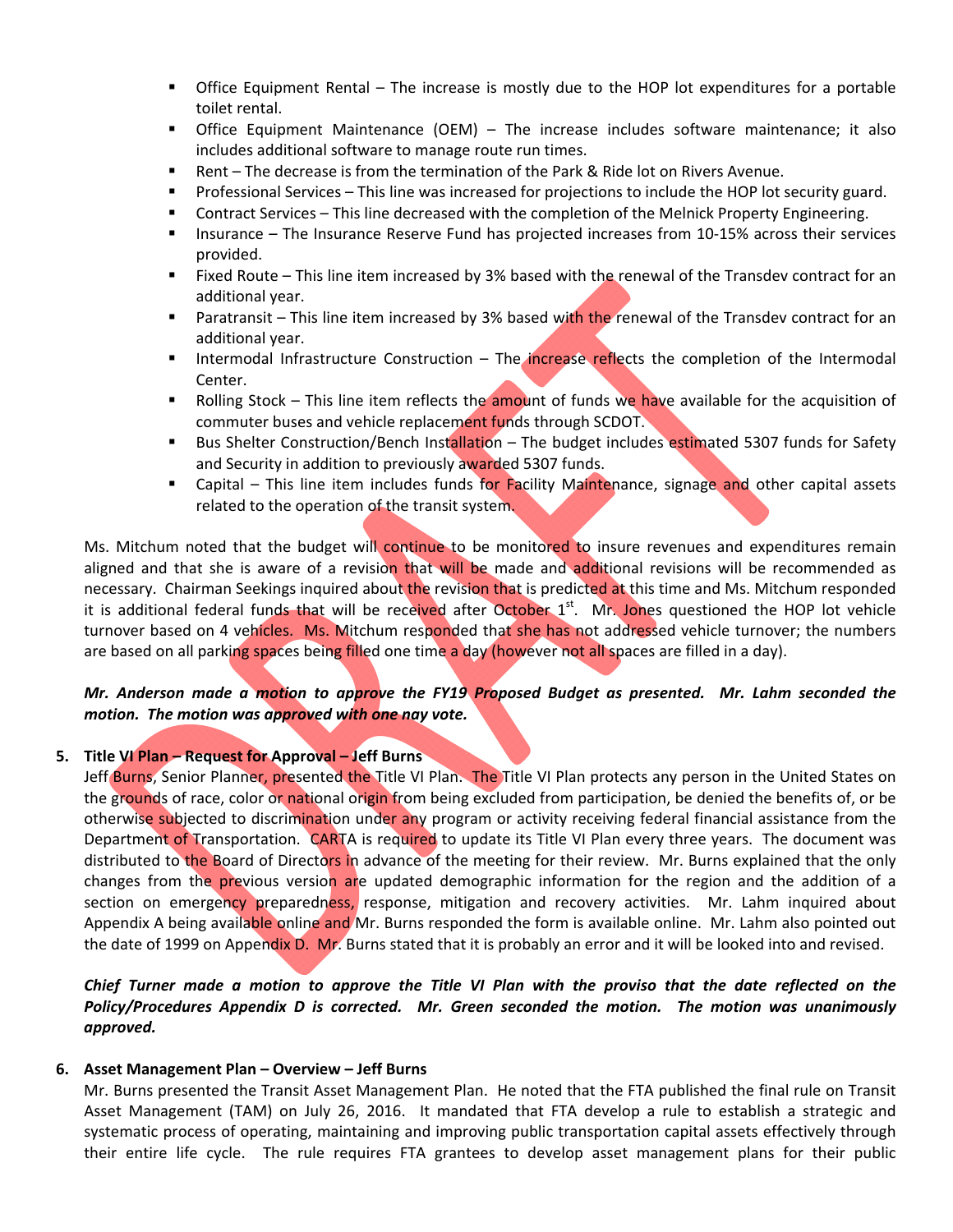transportation assets, including vehicles, facilities, equipment and other infrastructure. CARTA established the goal of achieving and maintaining a state of good repair for its public transportation assets. TAM will be a business model that uses transit asset condition to guide the optimal prioritization of funding. FTA has defined State of Good Repair (SGR) as the condition in which a capital asset is able to operate at a full level of performance. A capital asset is in a SGR when it is able to perform its designed function, does not pose a known unacceptable safety risk and its lifecycle investments mush have been met or recovered. Mr. Brimmer expressed his concerns regarding safety and asked if safety measures are weighted. Mr. Mitchum responded that safety measures are not weighted but agrees that safety and security issues are of high importance and, as such, the agency has taken extra measures by installing improved camera and lighting systems as well as state of the art recording systems. Mr. Jones made an inquiry regarding the TAM Plan making a big difference in the agency's plans. Chairman Seekings responded the TAM Plan has made a tremendous difference and also puts the agency's accountability at a much higher level and results in the agency adhering to the plan. Mr. Jones then inquired if the accountability is to the Federal government. Mr. Mitchum and Chairman Seekings explained it is not only to the Federal government but to the County, to riders and to any other entity that provides funding for the system. Mr. Jones then asked how assets are valued. Mr. Burns responded by book value (purchase price with depreciation factored in). Ms. Berry inquired about the cost difference between battery/electric and diesel vehicles. Mr. Mitchum explained the differences, noting the battery/electric vehicles are much more expensive by approximately \$250 thousand. Mr. Mitchum then discussed the impacts of battery/electric vehicles, the cost, the maintenance and grant funding.

# Mr. Green made a motion to approve the Asset Management Plan as presented. Mr. Rawl seconded the motion. *The motion was unanimously approved.*

#### **7. Hospitality on Peninsula Service – Ron Mitchum**

Ron Mitchum, Executive Director, announced there is a HOP Subcommittee meeting scheduled for 2pm Monday at the Lonnie Hamilton III Public Service building and opened the invitation to Board Members and interested members of the public. Mr. Mitchum also noted he will go before the County's Finance Committee on October 18<sup>th</sup> to discuss HOP funding and will be able to report the plan back to the Board as soon as it is available. Mr. Rawl inquired about the demographics of users of the HOP service. Ms. Hollis responded demographics were obtained through surveys and the results will be shared with the Board as she did not have the survey results with her at the time of the meeting. However, Chairman Seekings noted ridership comes from all areas in the region. Mr. Rawl then highly suggested that the agency look into expanding the HOP lot to the former Naval Hospital location as soon as practical. He noted the reasons being that the County is already spending money on the security of the location (it is fenced-in and there is a guard shack and a convenient location). Mr. Mitchum stated that the agency is looking into the Naval Hospital option as well as the Mt. Pleasant Street option. Mr. Jones commented that the HOP continues to operate in a deficit and inquired about the length of time it would take for the Naval Hospital property to become a HOP lot. Mr. Rawl clarified that the Naval Hospital property does not necessarily need to be used only for the HOP but perhaps a Park & Ride location. Chairman Seekings recognized that the program is expensive to operate; however, funding concerns have improved since the last Board meeting. He stated that, at last night's City Council meeting, the City approved an additional \$20 thousand a month funding from the increased parking meter revenue as well as contributing approximately \$47 thousand from the City's remaining funds of capital upgrade in improvements. In addition, the hospitality industry has committed to \$15 thousand a month funding. We are making progress but will continue to seek additional sources of revenue.

#### **8. Shelter/Bench Installation Project – Status Report – Andrea Kozloski**

Andrea Kozloski, Deputy Director of Operations and Support, presented the Shelter/Bench Installation Project Status Report. She will continue to update the Board on a monthly basis until the completion of the project. Ms. Kozloski noted that installation will occur as deliveries are received. Once an installation is completed, the Board will be invited to attend the respective ribbon-cutting ceremonies. She then stated that all shelter and bench locations on Dorchester Road have been marked. She presented slides of the Ashley Phosphate at Brandywine shelter installation, the site‐preps of Pepperidge and Windsor Hill at Ashley Phosphate, the bench installation at Patriot Boulevard at Ashley Phosphate and the advertising bench installation at Peppermill Parkway and Ashley Phosphate. The Board received the Shelter/Bench Installation Project Status Report as information.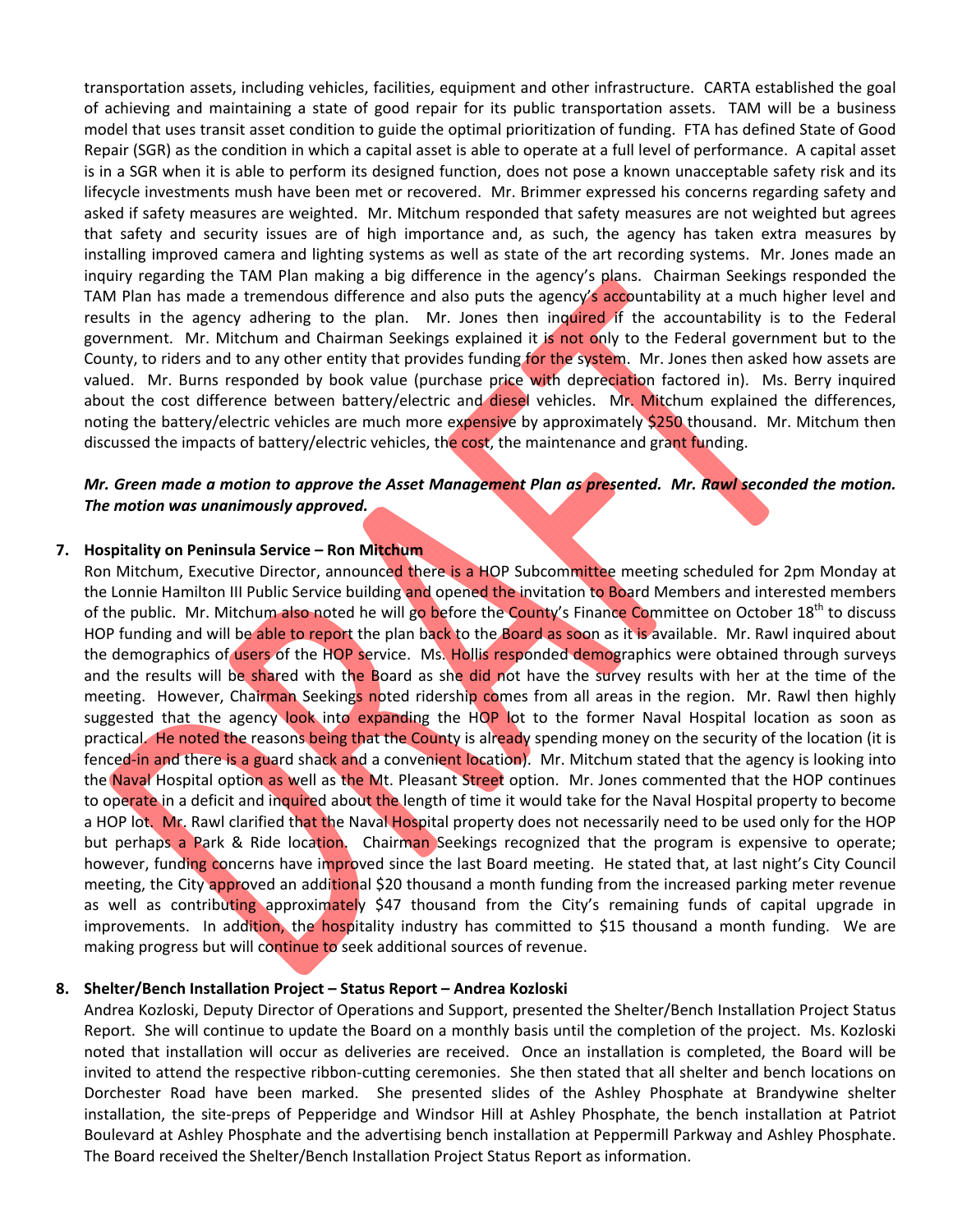# **9. Project Status Reports – Sharon Hollis**

- **A. Regional Transit Framework Plan:**  Sharon Hollis, Principal Planner, delivered the Regional Transit Framework Plan update. She noted that the final report is being developed and should be completed October 1<sup>st</sup>.
- **B. Regional Park‐N‐Ride Study:**  Ms. Hollis delivered an update on the Regional Park‐N‐Ride Study. She discussed the additional concept design for the Mt. Pleasant Street parcel and the final report should be completed October 1st.
- **C. Intermodal Center:** Ms. Hollis noted that the anticipated project complete date is March 2019.
- **D. Lowcountry Rapid Transit:** Ms. Hollis noted that Phase 1 of the Project Kick‐Off will be in October.
- **E. Mt. Pleasant Planning Project:** Ms. Hollis noted that a findings report is being developed and should be drafted by October  $1<sup>st</sup>$ .

The Board received the Project Status Reports as information.

# **10. Marketing/Outreach Report – Daniel Brock**

Daniel Brock, with Rawle-Murdy Associates, presented the Marketing/Outreach Report. He updated the Board on Social Media engagements, link clicks and APP statistics. Mr. Brock also discussed HOP ridership, the Mt. Pleasant Transit Study, "Seniors Ride Free Day," electric bus funding as well as the various media outreach throughout the month of August. The Board received the Marketing/Outreach Report as information.

#### **11. Executive Director's Report**

Mr. Mitchum highlighted the following matters:

- Mr. Mitchum commended COG and Transdev staff for their planning efforts, route adjustments, evacuation assistance, etc. during Hurricane Florence. A follow-up meeting will be held tomorrow to develop an action report and discuss future recommendations.
- A \$3.8 million discretionary grant has been approved and three additional commuter buses have been ordered under the current contract with Gillig.
- The Low-No Grant application was successful and the agency is beginning to work with Proterra on the details of the vehicles. We are anticipating 2‐3 buses being purchased with leased battery systems (12‐ year batteries).
- The bus wash system is scheduled to be installed this week.
- A meeting will be scheduled with SCE&G to discuss the property adjacent to the Leeds Avenue facility.
- Discussions are being held regarding service for hospitality workers on the Isle of Palms.
- Reports were distributed prior to the start of the meeting which included ridership summary statistics, the monthly performance snapshot, upcoming events and activities.

The Board received the Executive Director's report as information.

# **12. Other Business, If Any**

No further business was discussed.

# **13. Public Comments, If Any**

There were two public comments:

- William Hamilton, of Best Friends of Lowcountry Transit, thanked the Board Members for their service. He noted the improvements on the shelters are greatly appreciated. Mr. Hamilton spoke of the differences between the HOP and DASH services. He also shared his thoughts on the public's anticipated reaction to the news of electric buses. He then spoke about Best Friends of the Lowcountry Transit's outreach efforts and upcoming events.
- Jen Gibson, of Daniel Island, thanked the agency for holding the public meeting on Daniel Island. Ms. Gibson is committed to assisting with mass transit to Daniel Island.